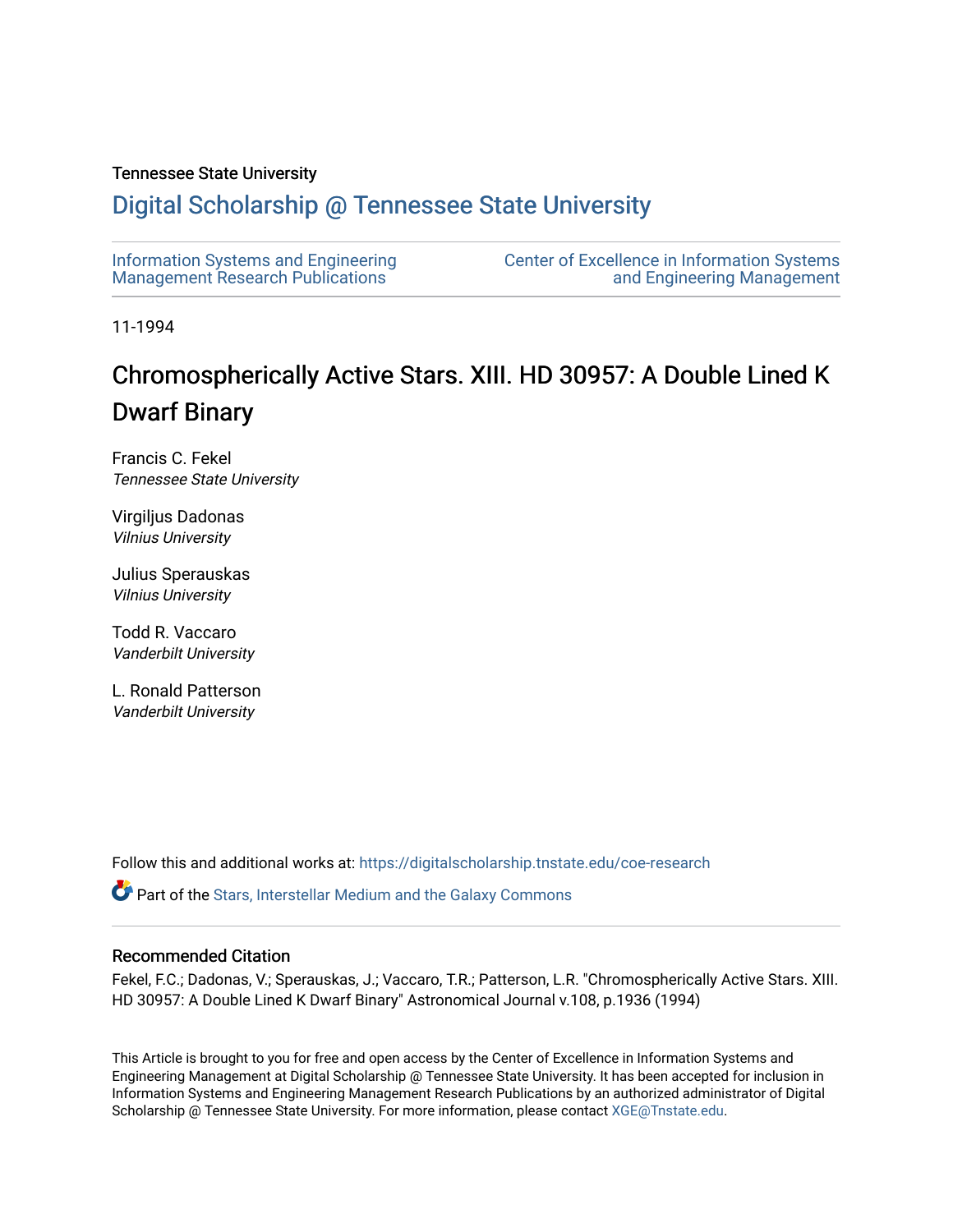### THE ASTRONOMICAL JOURNAL VOLUME 108, NUMBER 5 NOVEMBER 1994

### CHROMOSPHERICALLY ACTIVE STARS. XIII. HD 30957: A DOUBLE LINED K DWARF BINARY

# FRANCIS C. FEKEL<sup>1,2</sup>

Space Science Laboratory, ES-82, NASA Marshall Space Flight Center, Huntsville, Alabama 35812 and Center of Excellence in Information Systems, Tennessee State University, 330 Tenth Avenue North, Nashville, Tennessee 37203-3401 Electronic mail: fekel@coe.tnstate.edu

#### VlRGILIJUS DADONAS AND JULIUS SPERAUSKAS

Astronomical Observatory, Vilnius University, Ciurlionio 29, 2009 Vilnius, Lithuania Electronic mail: virgilijus.dadonas@ff.vu.lt

Todd R. Vaccaro and L. Ronald Patterson

Department of Physics and Astronomy, Vanderbilt University, Nashville, Tennessee 37235 Received 1994 March 9; revised 1994 July 11

#### ABSTRACT

HD 30957 is a double-lined spectroscopic binary with a period of 44.395 days and a modest eccentricity of 0.09. The spectral types of the components are K2-3 V and K5 V. The measured  $v \sin i$  for both 0.09. The spectral types of the components are  $K2-3$  v and  $K5$  v. The measured v sin t for both components is  $\leq 3$  km s<sup>-1</sup> and the orbital inclination is estimated to be 69°. The system is relatively nearby with a parallax of 0.025" or a distance of 40 pc. Space motions of the system indicate that it does not belong to any of the known moving groups. Absolute surface fluxes of the Ca II H and K lines have been recomputed and indicate only modest chromospheric activity. If the stars are rotating pseudosynchronously, the lack of light variability is consistent with the value of the critical Rossby number for starspot activity.

#### 1. INTRODUCTION

HD 30957=BD+64°487 [ $\alpha$ =4<sup>h</sup>56<sup>m</sup> 25.7<sup>s</sup>,  $\delta$ =64°24'13" (2000),  $V=8.8$ ] was one of 445 late-type stars listed as having Ca il H and K emission by Joy & Wilson (1949). That survey of calcium emission contained a compilation of published results as well as previously unpublished information about stellar spectrograms in the Mount Wilson collection. Compared to some of the other chromospherically active stars, the relative emission intensity of HD 30957 was rather weak. Nevertheless, the hope of the compilers "that the data may be sufficient to open up the field and induce further study on calcium atmospheres of the stars," was realized for this system. Some years later, Young (1974), searching for counterparts to BD+16°516 obtained a moderate dispersion spectrum of HD 30957, confirmed the Ca II H and K emission, found rotationally broadened lines, and suggested that the star was a possible spectroscopic binary. After an additional hiatus this suggestion precipitated our interest in this star and led to its inclusion as a candidate in the first chromospherically active binary star catalog of Strassmeier et al. (1988). That HD 30957 had significant Ca il H and K emission features was shown by Strassmeier et al. (1990). The star appears in the main list of Strassmeier et al.'s (1993) second-edition catalog where our preliminary results are given. Hooten & Hall (1990) analyzed photometric observations of HD 30957, obtained from 1988 September through 1989 March, for possible variability but found no periodicity. This chromospherically active system was one of 24 null detections in the ROSAT All-Sky Survey of active binary coronae (Dempsey et al. 1993). The results in the present paper supersede those listed in the second catalog (Strassmeier et al. 1993).

#### 2. OBSERVATIONS AND REDUCTIONS

From 1986 through 1993, 22 observations of HD 30957 were obtained at the Kitt Peak National Observatory (KPNO) with the coudé feed telescope, coudé spectrograph, and a Texas Instruments charge-coupled device (CCD). All observations were centered at 6430 Â. The spectrograms cover a wavelength range of about 80 Â and have a resolution of about 0.2 A. Many of the spectra have signal-to-noise ratios of 100:1 or better.

The radial velocities were determined relative to several International Astronomical Union radial-velocity standard stars (Pearce 1957); primarily 10 Tau or  $\beta$  Gem but  $\beta$  Vir and  $\alpha$  Ari also were used on occasion. The velocities of these four stars have been assumed from the work of Scarfe et al. (1990). Fekel et al. (1978) discussed the details of the velocity-reduction procedure and the velocities of HD 30957 are listed in Table 1.

A second set of observations (Table 1), 16 of the primary, 17 of the secondary, and 5 at times when the lines of the two components were blended, was obtained from 1990 to 1993 with the photoelectric speedometer CORAVEL (Tokovinin 1987) attached to the 1 m telescope at Maidanak, Uzbeki-

1936 Astron. J. 108 (5), November 1994

<sup>&</sup>lt;sup>1</sup>Visiting Astronomer, Kitt Peak National Observatory, National Optical Astronomy Observatories, operated by the Association of Universities for Research, Inc., under contract with the National Science Foundation.<br><sup>2</sup>NRC Senior Research Associate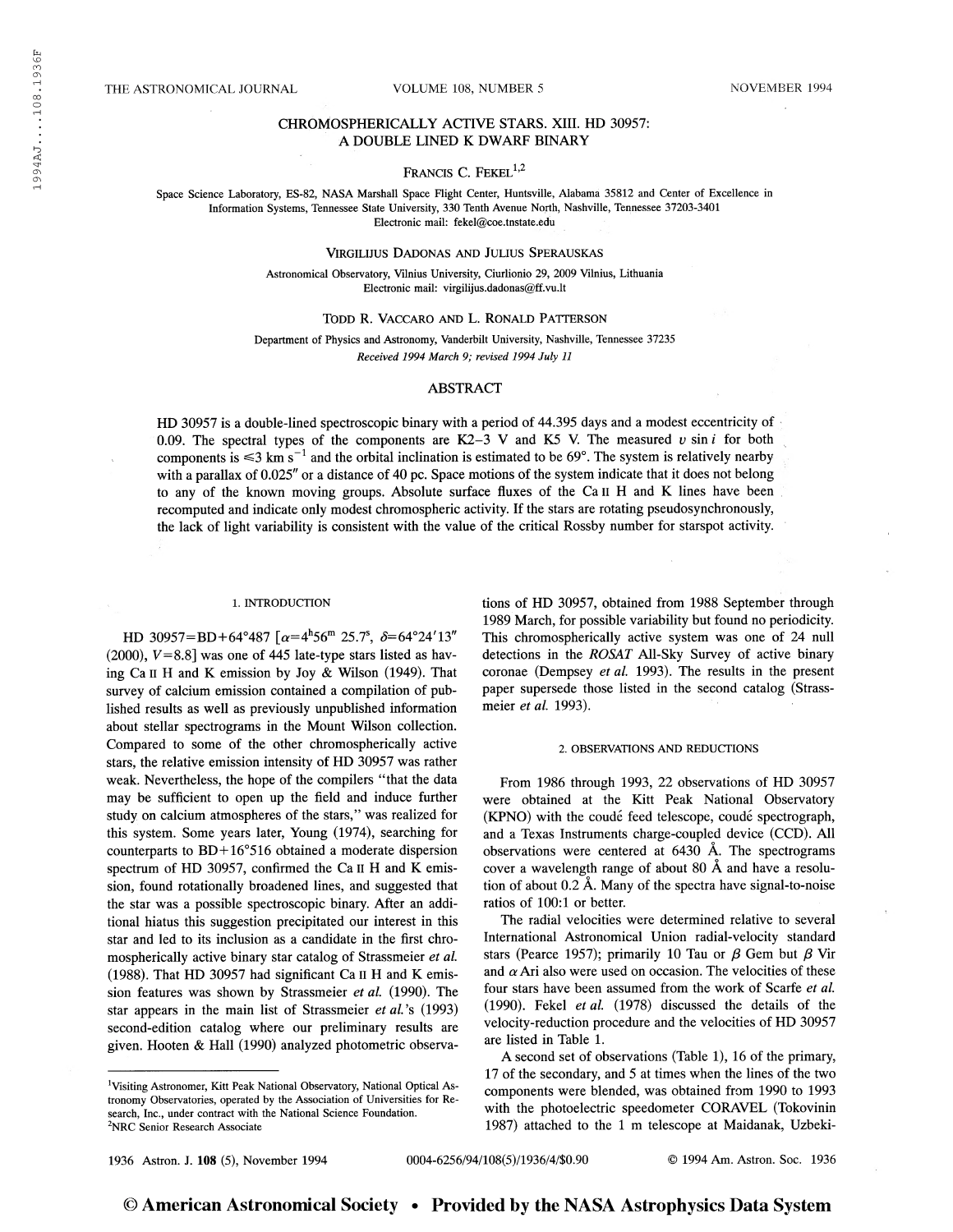#### Table 1. Velocity observations of HD 30957. Table 2. Orbital elements of HD 30957.

| $HJD -$   | Phase | $V_A$            | $(O-C)_{A}$       | $V_B$              | $(O-C)_B$                                                                                                   | Source         |
|-----------|-------|------------------|-------------------|--------------------|-------------------------------------------------------------------------------------------------------------|----------------|
| 2400000   |       | $(km s^{-1})$    | $(km s^{-1})$     | $(km s^{-1})$      | $(km s^{-1})$                                                                                               |                |
|           |       |                  |                   |                    |                                                                                                             |                |
| 46717.949 | 0.479 | $-15.6$          | 0.4               | 30.5               | $-0.2$                                                                                                      | KPNO           |
| 46869.629 | 0.896 | 17.0             | 0.2               | $-5.2$             | $-0.3$                                                                                                      | KPNO           |
| 47096.987 | 0.017 | 37.4             | 0.0               | $-26.5$            | 0.8                                                                                                         | KPNO           |
| 47151.935 | 0.255 | 18.4             | $-0.3$            | $-7.5$             | $-0.5$                                                                                                      | <b>KPNO</b>    |
| 47456.019 | 0.104 | 39.6             | 0.6               | $-28.9$            | 0.1                                                                                                         | KPNO           |
| 47457.008 | 0.127 | 37.8             | 0.4               | $-26.5$            | 0.8                                                                                                         | KPNO           |
| 47459.020 | 0.172 | 32.2             | $-0.1$            | $-22.3$            | $-0.6$                                                                                                      | KPNO           |
| 47556.855 | 0.376 | $-2.8$           | $-0.3$            | 16.2               | 0.1                                                                                                         | KPNO           |
| 47811.024 | 0.101 | 38.8             | $-0.4$            | $-28.9$            | 0.3                                                                                                         | KPNO           |
| 47811.981 | 0.122 | 37.6             | $-0.2$            | $-27.8$            | $-0.1$                                                                                                      | KPNO           |
| 47812.993 | 0.145 | 35.5             | $-0.1$            | $-25.7$            | $-0.4$                                                                                                      | KPNO           |
| 47814.032 | 0.169 | 33.4             | 0.6               | $-22.2$            | 0.0                                                                                                         | KPNO           |
| 47816.018 | 0.213 | 26.2             | 0.2               | $-14.1$            | 0.8                                                                                                         | KPNO           |
| 47917.704 | 0.504 | $-18.5$          | $-0.3$            | 33.1               | 0.0                                                                                                         | KPNO           |
| 47932.120 | 0.828 | 3.8°             | 1.5               |                    | --                                                                                                          | CORAVEL        |
| 47937.194 | 0.943 | 26.5             | 0.0               | $-12.2$            | 3.2                                                                                                         | CORAVEL        |
| 47940.250 | 0.012 | 37.4             | 0.5               | $-26.4$            | 0.3                                                                                                         | CORAVEL        |
| 47941.125 | 0.031 | 38.7             | 0.2               | $-30.1$            | $-1.6$                                                                                                      | CORAVEL        |
| 47947.152 | 0.167 | 31.4             | $-1.6$            | $-22.4$            | 0.0                                                                                                         | CORAVEL        |
| 47950.199 | 0.236 | 23.1             | 1.0               | $-8.6$             | 2.1                                                                                                         | CORAVEL        |
| 48166.543 | 0.109 | 39.5             | 0.7               |                    | $\overline{1.6}$                                                                                            | CORAVEL        |
| 48166.546 | 0.109 |                  |                   | $-27.1$<br>$-26.6$ |                                                                                                             | CORAVEL        |
| 48167.958 | 0.141 | 35.5             | $-0.6$            |                    | $-0.8$                                                                                                      | KPNO           |
| 48169.560 | 0.177 | 31.1             | $-0.5$            | $-19.8$            | $\overline{1.2}$                                                                                            | CORAVEL        |
| 48169.563 | 0.177 |                  | $\overline{0.5}$  |                    |                                                                                                             | CORAVEL        |
| 48172.503 | 0.243 | 21.3             |                   |                    | --                                                                                                          | CORAVEL        |
| 48172.509 | 0.243 |                  | $-\bar{4.5}$      | $-9.5$             | $-0.2$                                                                                                      | CORAVEL        |
| 48174.489 | 0.288 | 8.2°             |                   |                    |                                                                                                             | CORAVEL        |
| 48210.491 | 0.099 | 40.1             | 0.8               |                    | $-1$                                                                                                        | CORAVEL        |
| 48210.496 | 0.099 |                  | $\overline{1.1}$  | $-29.0$            | 0.3                                                                                                         | CORAVEL        |
| 48253.378 | 0.065 | 41.0             |                   |                    | $\frac{1}{2.5}$                                                                                             | CORAVEL        |
| 48253.384 | 0.065 |                  | $\frac{1}{4.1}$   | $-27.4$            |                                                                                                             | CORAVEL        |
| 48310.228 | 0.345 | 6.6°             |                   |                    | $-$                                                                                                         | CORAVEL        |
| 48314.210 | 0.435 | $-11.2$          | $-0.2$            | 25.2               | $-0.1$                                                                                                      | CORAVEL        |
| 48319.223 | 0.548 | $-20.5$          | $\frac{0.5}{0.3}$ | 36.6               | 0.5                                                                                                         | CORAVEL        |
| 48321.214 | 0.593 | $-21.9$          |                   | 38.5               | 1.1                                                                                                         | CORAVEL        |
| 48329.121 | 0.771 | $-8.7$           | $-0.3$            | $\bar{21.1}$       | $-\overline{1.3}$                                                                                           | CORAVEL        |
| 48329.129 | 0.771 |                  |                   |                    |                                                                                                             | CORAVEL        |
| 48334.141 | 0.884 | 8.6°             | $-5.6$            |                    |                                                                                                             | CORAVEL        |
| 48346.679 | 0.166 | 32.2             | $-0.9$            | $-23.1$            | $-0.5$                                                                                                      | KPNO           |
| 48348.687 | 0.212 | 25.1             | $-1.2$            | $-16.1$            | $-0.9$                                                                                                      | <b>KPNO</b>    |
| 48605.886 | 0.005 | 35.3             | $-0.8$            | $-26.2$<br>$-23.4$ | $-0.3$                                                                                                      | KPNO           |
| 48915.892 | 0.988 | 33.6             | $-0.4$            |                    | 0.1                                                                                                         | KPNO           |
| 49038.178 | 0.742 | -11.7            | 1.0               |                    | $-\overline{\mathstrut 2.2\phantom{0}} \phantom{-0.2} -\overline{\mathstrut 2.2\phantom{0}} \phantom{-0.2}$ | CORAVEL        |
| 49038.182 | 0.742 |                  |                   | 24.9               |                                                                                                             | <b>CORAVEL</b> |
| 49038.185 | 0.742 |                  |                   | 27.2               |                                                                                                             | <b>CORAVEL</b> |
| 49042.202 | 0.833 | 3.0 <sup>a</sup> | $-0.2$            |                    | $-1$                                                                                                        | CORAVEL        |
| 49050.162 | 0.012 |                  |                   | $-26.9$            | $-0.2$                                                                                                      | CORAVEL        |
| 49050.168 | 0.012 | 37.1             | 0.2               |                    | $-$                                                                                                         | CORAVEL        |
| 49251.011 | 0.536 | $-20.7$          | $-0.3$            | 35.1               | $-0.4$                                                                                                      | KPNO           |
| 49302.022 | 0.685 | -19.4            | $^{-0.5}$         | 34.9               | 1.1                                                                                                         | KPNO           |
|           |       |                  |                   |                    |                                                                                                             |                |

"Blended, given zero weight

stan. This CORAVEL determines a radial velocity by cross correlation between the stellar spectrum and a mask that selects about 2000 lines in the 3900-6900 Â region. For most of the CORAVEL observations the radial-velocity dips of the two components were observed simultaneously but for a few observations the dips were observed separately.

Notes to TABLE <sup>1</sup>

#### 3. ORBITAL ELEMENTS

Astronomers at Mt. Wilson Observatory obtained 3 moderate-dispersion observations in the 1940s (Wilson & moderate-dispersion observations in the 1940s (Wilson & Joy 1950) and found an average velocity of  $-6.7 \text{ km s}^{-1}$ . The individual velocities were published by Abt (1970) and indicate that the spectra were single lined and within 20  $km s<sup>-1</sup>$  of our center-of-mass velocity. When combined with our two sets of velocities, the old velocities can be forced to fit the primary's velocity curve if the period is 44.4072 days. However, because of the lower quality, dispersion, probable line blending, and uncertain zero point of the old observations, we have chosen to use only our two sets of new observations.

From the KPNO velocities for the primary, the initial value of the period was determined with the period-finding program of Deeming (Bopp et al. 1970). Preliminary orbital elements for this data set were determined with a slightly modified version of the Wilsing-Russell method (Wolfe et al. 1967). These elements were refined with a differential corrections computer program of Barker et al. (1967). Separate solutions of the KPNO velocities of the secondary as

| $_{\rm T}^{\rm P}$<br>$\operatorname*{K}_{\mathbf{K}_{B}}^{\gamma}$<br>e | $44.3955 \pm 0.0016$ days<br>$2448161.713 \pm 0.289$ JD<br>$6.40 \pm 0.09$ km s <sup>-1</sup><br>$31.06 + 0.13$ km s <sup>-1</sup><br>$33.73 \pm 0.17$ km s <sup>-1</sup><br>$0.0916 \pm 0.0036$ |
|--------------------------------------------------------------------------|--------------------------------------------------------------------------------------------------------------------------------------------------------------------------------------------------|
|                                                                          |                                                                                                                                                                                                  |
|                                                                          |                                                                                                                                                                                                  |
|                                                                          |                                                                                                                                                                                                  |
|                                                                          |                                                                                                                                                                                                  |
|                                                                          |                                                                                                                                                                                                  |
| $\omega_A$                                                               | $329.3 \pm 2.5$                                                                                                                                                                                  |
| $\omega_B$                                                               | $149.3 + 2.5$                                                                                                                                                                                    |
| $a_A \sin i$                                                             | $18.88 + 0.08 \times 10^6$ km                                                                                                                                                                    |
| $a_B \sin i$                                                             | $20.50 \pm 0.10 \times 10^6$ km                                                                                                                                                                  |
| $M_A \sin^3 i$                                                           | $0.645 \pm 0.007$ M <sub>o</sub>                                                                                                                                                                 |
| $M_R$ sin <sup>3</sup> i                                                 | $0.594 \pm 0.005$ $M_{\odot}$                                                                                                                                                                    |
| $M_A/M_B$                                                                | $1.086 + 0.007$                                                                                                                                                                                  |

well as the CORAVEL velocities of the primary and secondary were made with this program to check for possible zero point shifts between the KPNO and CORAVEL data and to determine the relative weights for the individual components of the data sets. For the final double-lined solution, no zeropoint correction was applied and all velocities were given unit weight except for the CORAVEL secondary velocities, which were given a weight of 0.15, and the blended velocities, which were given zero weight. Table 1 lists the orbital phases of the velocities and the velocity residuals. The final orbital elements are listed in Table 2 and the velocities are compared with the computed velocity curves in Fig. 1.

#### 4. SPECTRUM AND  $v$  SIN  $i$

Joy (Wilson & Joy 1950) classified the spectrum as dKO. Preliminary spectral types of K2 V for both components from a visual examination of our spectra appeared in Strassmeier et al. (1993). In this paper we have determined the spectral types of the components with the spectrum addition technique of Strassmeier & Fekel (1990). They identified several luminosity-sensitive and temperature-sensitive line ratios in the 6430 Â region and used them along with general appearance of the spectrum, as spectral type criteria. In addition, for K dwarfs the strength of the line wings of the



Fig. 1. A plot of the computed radial velocity curves of HD 30957 compared with the observations. For component A filled circles are KPNO velocities and open circles are CORAVEL velocities. The five blended CORAVEL velocities are also Shown as Open circles. For component B filled squares are KPNO velocities and open squares are CORAVEL velocities.

### © American Astronomical Society • Provided by the NASA Astrophysics Data System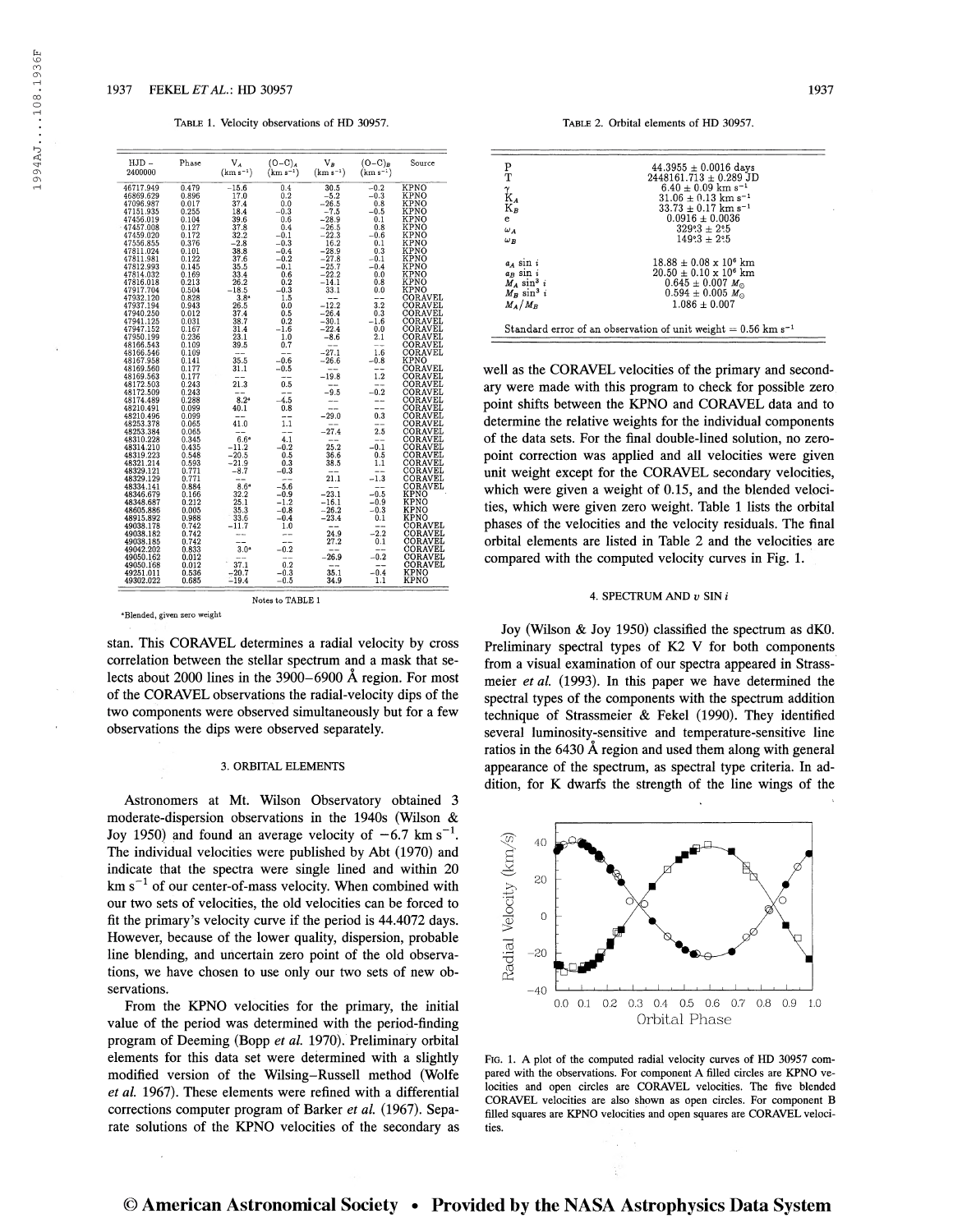

Fig. 2. A portion of the spectrum of HD 30957 in the red region obtained at KPNO on 1992 October 20 is shown as plusses. The weighted spectra of  $\epsilon$ Eri (K2 V) and HD 156026 (K5 V) are superposed as a continuous curve. Red shifted lines are of component A, the K2-3 V star. The vertical axis is relative intensity. The rest wavelengths of several line pairs are identified.

saturated lines in this wavelength region is a very useful criterion. Combinations of reference stars with spectral types from KO V to K5 V were tried. The best fit (Fig. 2) occurs with  $\epsilon$  Eri (K2 V; Keenan & McNeil 1989) and HD 156026 (K5 V; Houk 1982) although a fit with HR 8832 (K3 V; Keenan & McNeil 1989) and HD 156026 (K5 V) is nearly as good. Thus, we classify the primary and secondary components of the system as K2-3 V and K5 V, respectively.

Analysis of the CORAVEL observations results in  $v \sin i$  $=7\pm1$  km s<sup> $-1$ </sup> for each component. From our spectra Strass- $=$ / $\pm$ 1 km s  $\pm$  for each component. From our spectra Strass-<br>meier *et al.* (1990) determined similar values of 6 $\pm$ 2 km s<sup>-1</sup> for both components. The  $v \sin i$  values of Strassmeier et al. as well as the values discussed below were determined with the procedure used by Fekel et al. (1986). The full width at half maximum of several lines in the 6430 Â region was measured and averaged. Instrumental broadening was taken into account and then the remaining linewidth was converted into a velocity and multiplied by an empirical constant of into a velocity and multiplied by an empirical constant of<br>0.591. A macroturbulence of 2 km s<sup>-1</sup> (Marcy & Basri 1989) was assumed to obtain the final  $v \sin i$  values.

A reexamination of our spectra of HD 30957 shows that relatively strong lines in the 6430 A region such as the Fe <sup>I</sup> lines at 6393, 6421, and 6430 Å give similar v sin i values of  $6 \text{ km s}^{-1}$  for both components. However, an examination of the spectra of the single stars  $\epsilon$  Eri (K2 V) and HR 8832 (K3 V) indicates that these lines have begun to saturate and have significant wings making them unsuitable for line broadening measurements. In the single-star spectra the linewidths of two weaker lines, the Ca <sup>I</sup> line at 6456 À and the Fe I line at 6469 Â, give smaller linewidths that are consistent with the results of Marcy & Basri (1989).

The widths of these weaker lines in HD 30957 result in v sin i values at the limit of measurement, about 3  $km s^{-1}$  or v sin t values at the firm of measurement, about 5 km s of less for both components. For v sin  $i \le 5$  km s<sup>-1</sup>, the instrumental profile becomes a very large fraction of the total width of the lines. Nevertheless, the two weaker features are clearly narrower than the three moderately strong lines mentioned above. Thus, we have assumed these revised  $v \sin i$ values in the discussion below. Spectroscopic observations obtained with higher resolution would be useful to confirm such small  $v \sin i$  values.

#### 5. DISCUSSION

Work over the past 15 years (e.g., Griffin & Gunn 1978; Griffin et al. 1982; Fekel & Beavers 1984; Griffin et al. 1985; Popper 1993) has shown that the masses of early K dwarfs are somewhat greater than the canonical values listed in Allen (1973). Allen's masses for K5 V and KO V stars are  $0.69\mathcal{M}_{\odot}$  and  $0.78\mathcal{M}_{\odot}$ , respectively. While Griffin (e.g., Griffin et al. 1985) has suggested increasing Allen's masses in this spectral type range by about 15%, we assume a more modest increase of about one-half this amount. However, the uncertainty estimated for our assumed mass of the primary results in the full amount of the increase suggested by Griffin et al. (1985). For HD 30957 the minimum mass of the primary is  $0.645\mathcal{M}_{\odot}$ . With an assumed mass of  $0.80 \pm 0.05 \mathcal{M}_{\odot}$  for this component, the mass of the secondary is  $0.74\pm0.04\mathcal{M}_{\odot}$  and the inclination of the system is  $69^{\circ}$  $\pm$ 3°.

The central wavelength of our spectra is about 0.6 of the way between the effective wavelengths of the Johnson V and R bandpasses. A magnitude difference of 0.45 is estimated from the average line depth ratio in our two best spectra and a nearly identical value comes from our two best spectrum addition fits. This results in a  $V$  mag difference of about 0.55. No modem V magnitude has been determined. However, from his photometric observations Henry (1994) has provided us with differential magnitudes for HD 30957 minus the comparison star and the comparison star minus the check star. The check star is HR 1440 for which Oja (1991) obtained a V magnitude of 5.91. The resulting V magnitude for HD 30957 is 8.82. This value combined with the magnitude difference of the components and an absolute visual magnitude of 6.3 (Corbally & Garrison 1984) for the primary gives a parallax of 0.025" or a distance of 40 pc. This distance is about 50% larger than the value assumed in Strassmeier et al. (1993).

With the proper motions from the PPM catalog (Röser & Bastian 1991) the  $U, V, W$  space velocities in a right handed coordinate system are  $-13$ ,  $-7$ , 0 km s<sup>-1</sup>, respectively. These velocities do not identify HD 30957 with any of the moving groups listed by Soderblom & Mayor (1993).

Strassmeier et al. (1990) computed absolute surface fluxes of the Ca II H and K lines. Their relatively large fluxes resulted from the assumption that the primary was a G subgiant. In addition, their spectrum did not show resolved H or K emission lines of the two stars. To revise the surface fluxes we have assumed a mean spectral type of K3 V and  $V-R$ =0.82, resulting in log  $F(H_1)$ =5.88 and log  $F(K_1)$ =6.04 for the mean absolute surface fluxes of the system. When subtracted from these values, the underlying photosphêric fluxes calculated for such a star (Linsky et al. 1979) do not significantly change these values. The revised position of the sys